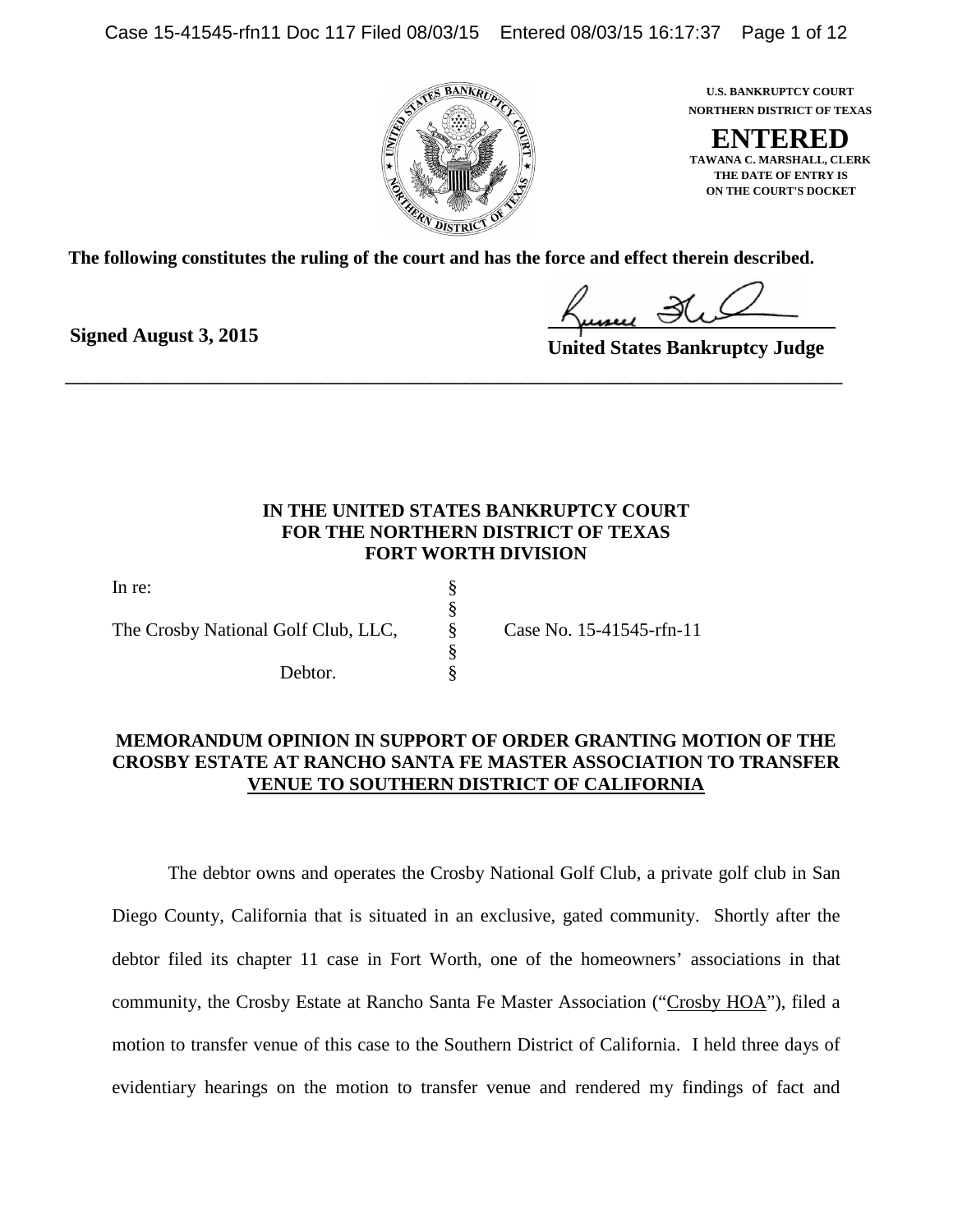conclusions of law from the bench on June 15, 2015. This memorandum opinion further explains my decision.

#### **Relief Requested**

Crosby HOA moved for transfer of venue first on the basis that venue was improper in Fort Worth under 28 U.S.C. § 1408. Alternatively, it argued that I should transfer venue in the interest of justice or for the convenience of parties under 28 U.S.C. § 1412. Several individual members of Crosby HOA and the golf club supported venue motion. The debtor and its major secured lender, Texas Capital Bank ("TCB"), opposed it.

### **Analysis**

### **A. Because Venue Is Proper in Fort Worth, Venue Transfer Is Not Mandatory**

Generally, venue is proper in the federal district in which the debtor has its domicile, residence, principal place of business or principal assets for the 180 days immediately preceding the case commencement. 28 U.S.C. § 1408. In the case of a business entity, the state where it was organized is generally its domicile or residence. *See In re Dunmore Homes, Inc.¸*380 B.R. 663, 670 (Bankr. S.D.N.Y. 2008)(holding that the state of incorporation is the domicile of a corporation); *See also In re Perry*, 425 B.R. 323, 392 (Bankr. S.D. Tex. 2010)(holding that a corporation is a resident of the state of its incorporation). This debtor is a California limited liability company, thus it is domiciled in and is a resident of California. The debtor's principal assets are also in California. So, the only basis for venue in Fort Worth is the debtor's assertion that its principal place of business is here.

A debtor's principal place of business is the place "where [the] corporation's high level officers direct, control, and coordinate the corporation's activities." *Hertz Corp. v. Friend*, 559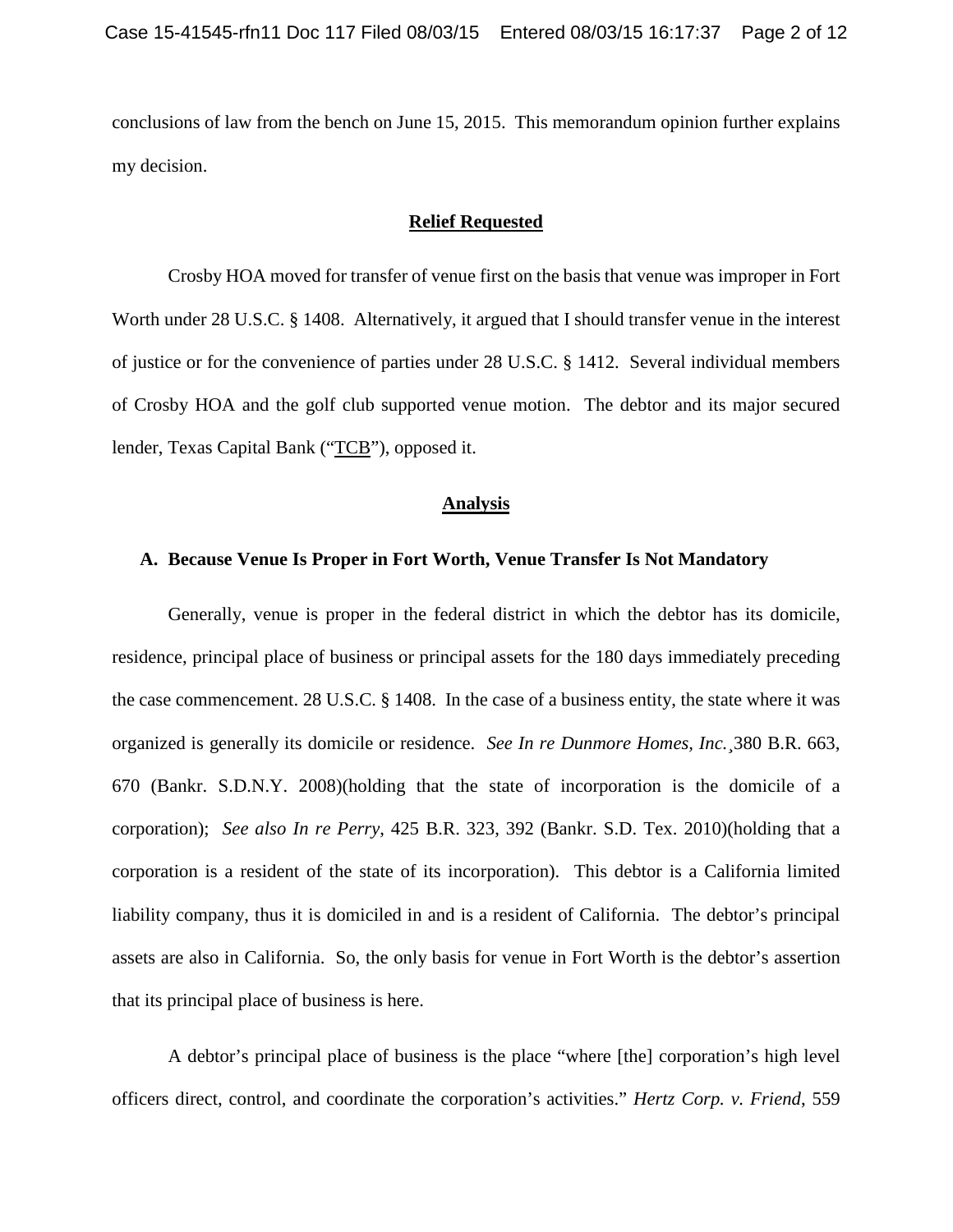U.S. 77, 80-81, 92-93 (2010). It is the "nerve center" of the company, the place from which the company's decisions are actually controlled. *Id*. at 93-95.

Here, the golf club is in San Diego County, California, and the day-to-day management of the club occurs there, with 74 employees in California to keep it operational. But the nerve center of the debtor's operation is here in Fort Worth, where approximately 13 employees provide high level management for the debtor, as well as several other golf clubs across the country. Management operations in the Fort Worth area include accounting, marketing, finance, human resources, strategic decision-making, and other functions. Fort Worth is where the managerial decisions are made and the place from which the debtor's interests are directed and controlled. As such, the debtor's principal place of business is Fort Worth and venue is proper in this district and division. Because venue is proper in Fort Worth, I give deference to the debtor's decision to file here, but I still must decide whether the interest of justice or the convenience of the parties are so compelling that any such deference is negated. *City of Clinton v. Pilgrim's Pride Corp. (In re Pilgrim's Pride)*, 2009 U.S. Dist. LEXIS 117751, \*15 (N.D. Tex. Dec. 17, 2009).

### **B. The Interest of Justice Is Best Served by Transferring This Case to California**

When undertaking the "interest of justice" analysis, I am to consider (a) the venue in which the estate can be most efficiently administered, (b) the venue that will promote judicial economy and efficiency, (c) the parties' ability to receive a more fair trial in one forum versus another, and (d) a state's interest in having local controversies decided within its borders. *Think3 Litigation Trust v. Zuccarello (In re Think3),* 529 B.R. 147, 209 (Bankr. W.D. Tex. 2015)*; Ries v. Ardinger (In re Adkins Supply)*, 2015 Bankr. LEXIS 960, \*17 (Bankr. N.D. Tex. 2015). I need not give equal weight to all these factors. And, of these four factors, the last is especially important in this case.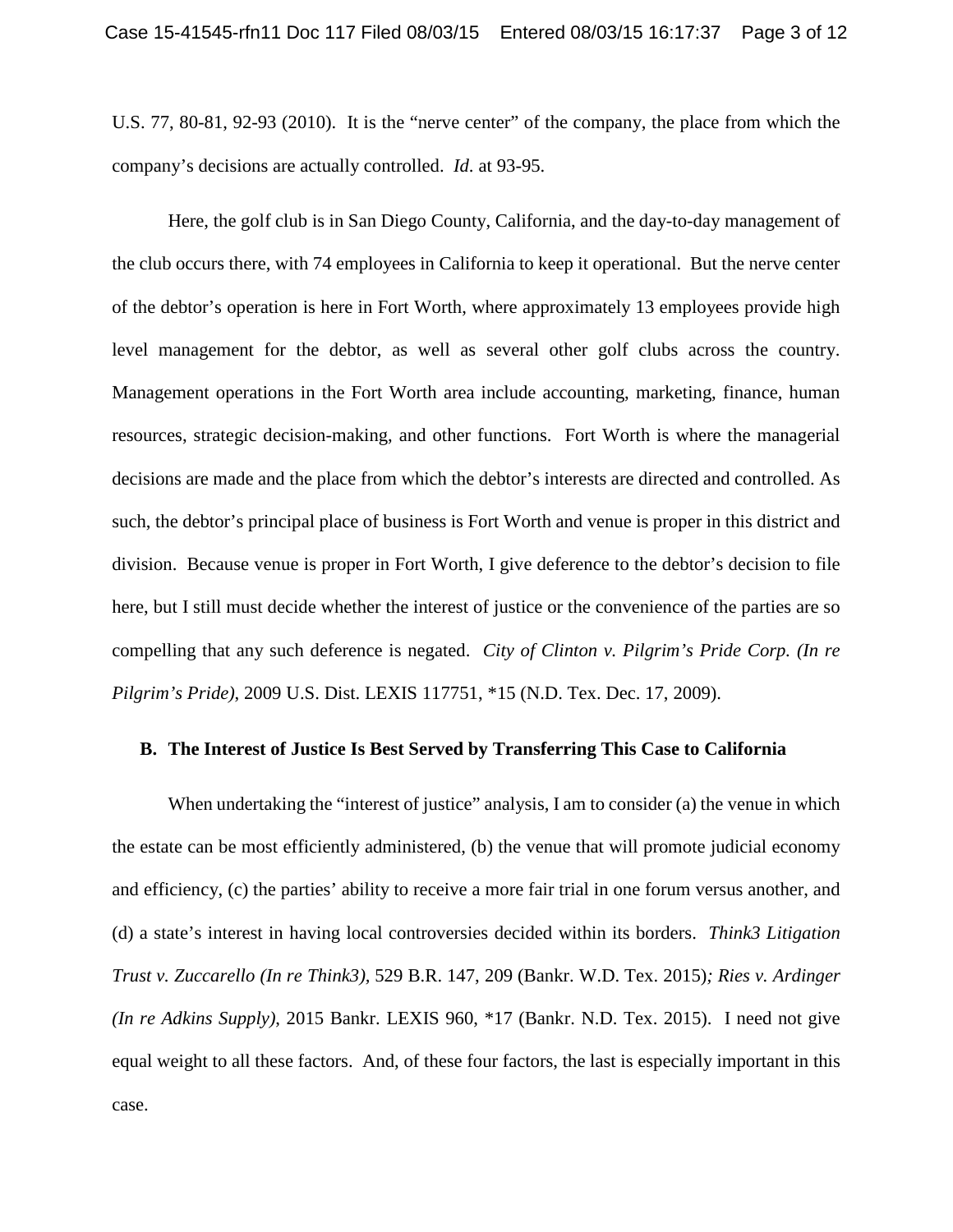Although the debtor may have other reasons for filing chapter 11, the major impetus for this filing is an on-going dispute between the debtor and the homeowners' associations for the neighborhoods surrounding the golf club. The debtor and Crosby HOA had a pending lawsuit when this case was filed. The debtor may also have a dispute with the Avinon homeowners' association. The debtor's golf club is nestled within these neighborhoods and the access to the golf club is controlled by security checkpoints in each neighborhood.

The dispute, in a nutshell, relates to land use restrictions and who is permitted to pass through those security checkpoints to use the golf club facilities. The debtor's business is benefited by allowing not only club members, but also other people and organizations to attend events that can generate revenue for the golf club. The 4[1](#page-3-0)7 homeowners and 179 club members<sup>1</sup> want to limit access to the community and the club to preserve the safety, tranquility, and exclusive nature of the community and the golf club. The success or failure of this case depends on the outcome of this dispute.

It is difficult to conceive of how the debtor could use the cramdown powers of 11 U.S.C. § 1129(b) to accomplish the goals of (1) easing access to the golf club for non-members, (2) making the golf club more available for non-member events, and (3) modifying the rules for club membership. While it is not certain that these objectives could not be achieved via a plan, it would be highly unusual. This type of relief doesn't sound like the stuff of plans; it sounds more like the stuff of adversary proceedings.

Several facts about the litigation with Crosby HOA are compelling. First, it involves real property in California. The law has always recognized real property rights as being unique and,

 $\overline{\phantom{a}}$ 

<span id="page-3-0"></span><sup>1</sup> There is significant overlap between these two groups, in that 90% of the homeowners are also club members and 75% of the golf club members are homeowners.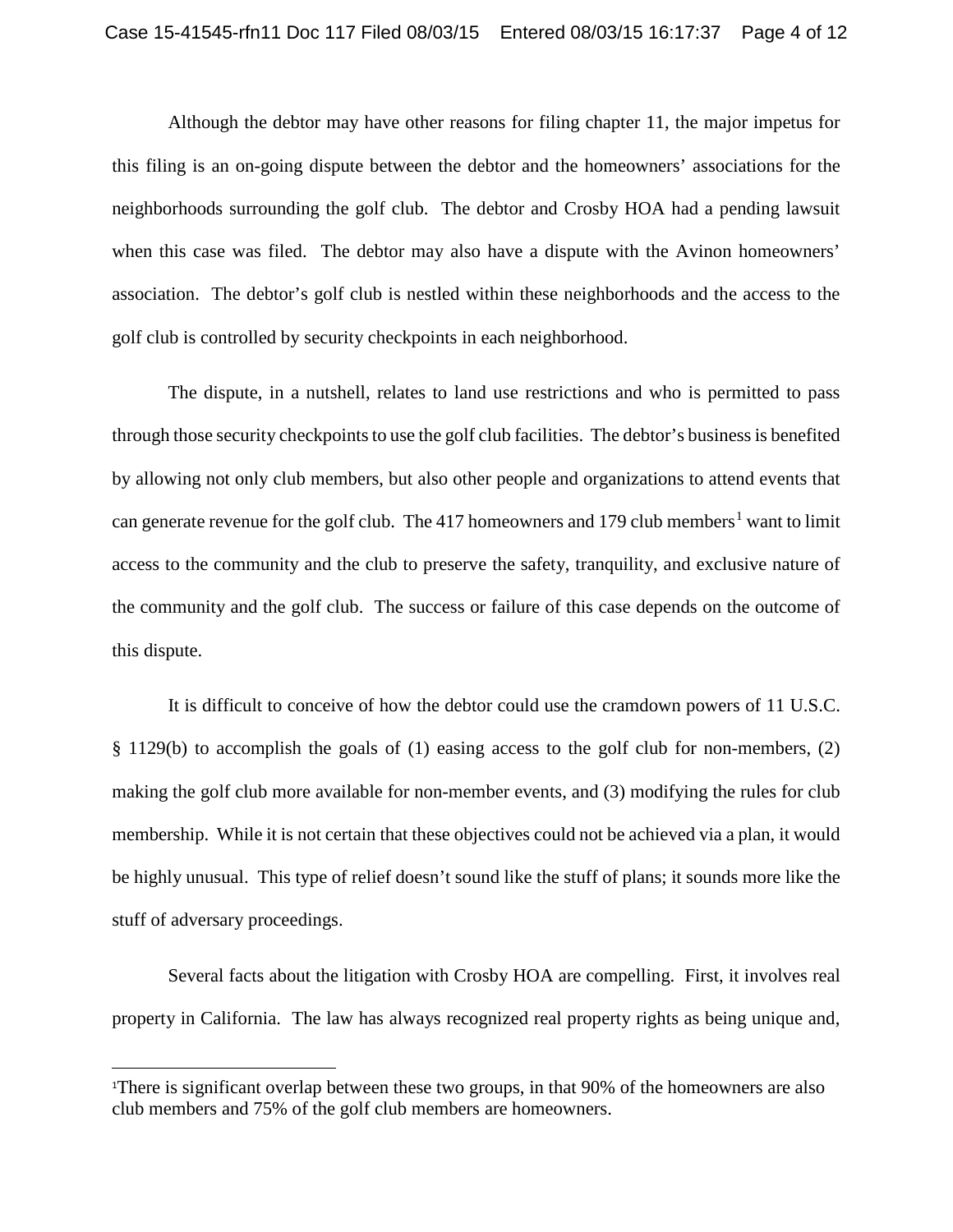as such, the state of California has a compelling interest in settling real property disputes that are governed by its laws. *In re B.L. McCandless LP*, 417 B.R. 80, 84 (Bankr. N.D. Ill. 2009)(citing *In re Eleven Oak Tower Ltd. Partnership*, 59 B.R. 626, 629 (Bankr. N.D. Ill. 1986)); *In re Enron Corp.*, 284 B.R. 376, 392 (Bankr. S.D.N.Y. 2002)(citing *In re Baltimore Food Systems, Inc.* 71 B.R. 795, 803 (Bankr. D.S.C. 1986)). Second, the membership interests in the Crosby HOA and the golf club are also unique. While the debtor argues that all of these disputes can be resolved quickly and easily by reference to the plain text of a few operative documents, the fact remains that California law will govern regardless of whether the decision is easy or hard. That means that if venue remains here and this court decides these matters, a Texas bankruptcy court would be setting precedent with respect to California real property law.

This happens somewhat routinely in bankruptcy cases and a bankruptcy court should not necessarily shy away from resolving such disputes. But that resolution usually occurs when it is incidental to other larger restructuring issues. When the central issue in the bankruptcy case is the resolution of that dispute and the matter was set for trial in another court prior to a bankruptcy filing, a bankruptcy court should hesitate to take on the task of setting precedent on issues as to which another state has a compelling interest. Because of this concern, I am reluctant to determine the dispute between the debtor and Crosby HOA, and that factor weighs in favor of transferring the case to California.

There is no indication that a California bankruptcy court would be less efficient, less economical, or less fair than I would be in the administration of this case, which, depending on one's view, is either neutral or weighs in favor of venue transfer.

For the foregoing reasons, I conclude that the interest of justice is best served by transferring venue of this case to the Southern District of California.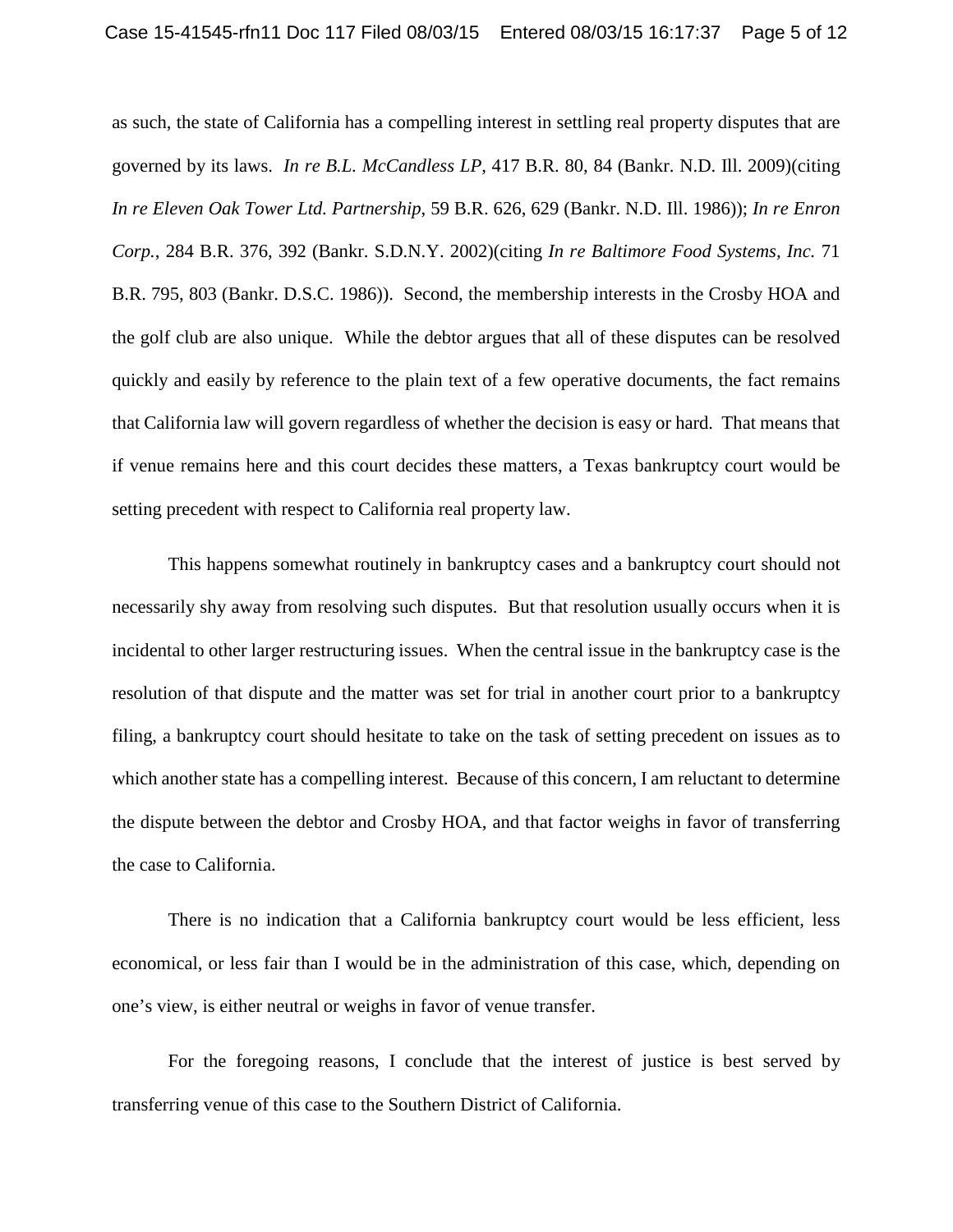## **C. It Would be More Convenient to the Parties if the Case Were Transferred to California**

When considering whether venue transfer is more convenient for the parties, I must consider (a) the location and proximity of the parties to the court, (b) the ease of access to proof, (c) the convenience of witnesses, (d) the location of assets, including books and records, (e) the availability of subpoena power over witnesses, and (f) expenses related to witnesses. *Think3 Litigation Trust v. Zuccarello (In re Think3),* 529 B.R. 147, 211 (Bankr. W.D. Tex. 2015)*; Ries v. Ardinger (In re Adkins Supply)*, 2015 Bankr. LEXIS 960, \*17-18 (Bankr. N.D. Tex. 2015). Of these factors, the proximity of the parties is most significant in this case.

# **1. The Location of Parties and Their Proximity to the Court Favors Venue in California**

The debtor argues that even if the litigation with Crosby HOA must be resolved in California, the fact that the debtor's strategic management is in Fort Worth offers ample reason to keep the case here. The debtor emphasizes that its largest creditor, TCB, is here, and the witnesses who would to come to court for routine bankruptcy matters are here. Those are many of the same witnesses who appeared on the debtor's behalf at the hearing on this motion.

While it is true that TCB is a local bank, its presence in Texas is not very compelling in this case. The debtor's dealings with TCB likely will not change very much regardless of where the case is venued. In all likelihood, counsel for the debtor and the bank will still communicate by telephone and emails. They can still conduct meetings in Texas even if the case is in California. Moreover, only a few hearings in the bankruptcy case, if any, will require a representative of TCB to be in attendance. For example, no representative of TCB other than its counsel attended the venue hearings. So, TCB's participation in this case does not point one way or the other.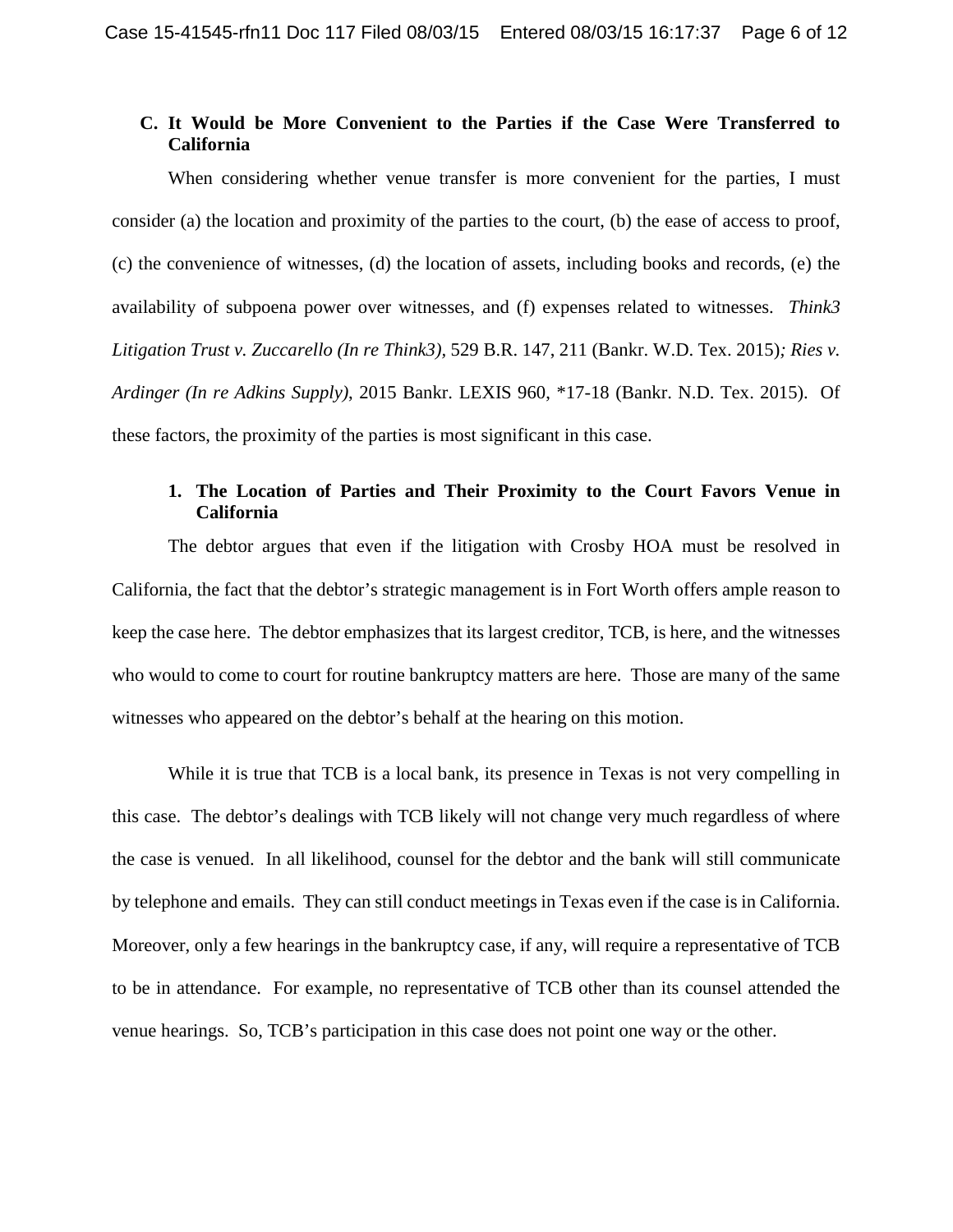There is no doubt that the presence of the debtor's management in Fort Worth, some of whom are also principals of Escalante Golf, Inc., a lender to the debtor, augurs in favor of retaining the case here. Not only do routine hearings in bankruptcy typically require testimony by a corporate representative, but the debtor's management team has shown a marked interest in this case. Five to six members of the debtor's management team routinely attended hearings in this court.

Even so, it is highly unlikely that the dispute between the debtor and the homeowners and club members will be resolved in a courtroom—either here or in California. Regardless of who might prevail in the litigation, litigation does not make good neighbors. This matter needs to be resolved by agreement between the debtor and a majority of the other constituencies, with the bankruptcy process perhaps being used as a means of bringing a dissenting minority in line. The pendency of a bankruptcy case in Fort Worth is counter-productive to any effort at a consensual resolution. Not only has the filing here already given Crosby HOA members and club members the impression that the debtor is hiding from them, but it has given them the impression that the debtor is trying to make it more expensive for them to protect their interests. That does not lend itself to consensual resolution.

But this case involves more than just mere impressions. It involves possibilities that sometimes become reality. It is possible that the debtor will be able to settle with most homeowners, but still have to use cramdown or other litigation to force a settlement on dissident homeowners. It is possible that the debtor may settle with Crosby HOA, but not club members. It is also possible that the debtor may settle with homeowners and the club members but still have trouble with Avinon, the homeowners' association that controls another point of access to the club. It is possible that the debtor may successfully settle with everyone or no one. Each of these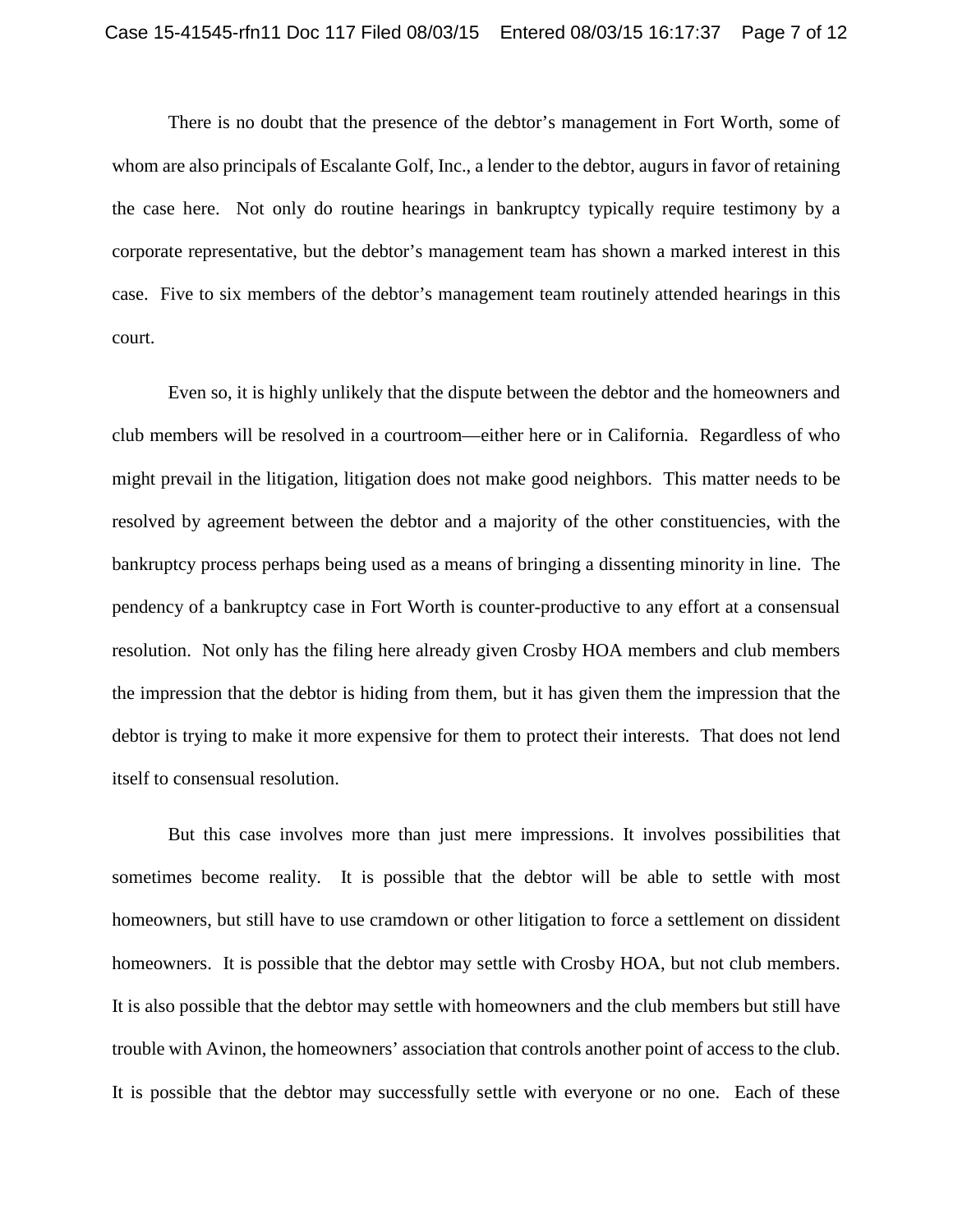outcomes is possible, and each has the common thread that it affects many more people in California than in Texas.

In this case, the homeowners and the club members want to attend hearings, even if they don't participate in every hearing. This desire is not just defensible, it is compelling. Most homeowners and club members will be foreclosed from this opportunity if the case stays in Texas. They will, at best, receive reports from lawyers, which is a poor substitute for being there. So, the proximity of the homeowners and club members to a California bankruptcy court weighs heavily in favor of venue transfer.

It is true that venue in California is less convenient for the debtor's management. But, in addition to simply being outnumbered by interested parties in California, the debtor has ways to mitigate the inconvenience of a case pending in California. First, California bankruptcy courts rely much more on declarations than courts in the Northern District of Texas. Second, the debtor need not send a full management contingent to every hearing; most can monitor hearings via telephone. Third, many hearings do not require a debtor's representative at all. So, while the court does not intend to minimize the inconvenience to the debtor, in the long run a California venue is much less burdensome to the debtor's management than a Texas case is to the homeowners and club members.

## **2. Other Factors Also Point to California**

Finally, the debtor argues that its dispute with Crosby HOA is simple and legal in nature and, as such, can be resolved quickly without requiring numerous witnesses to come from California to resolve them. Crosby HOA responds that for approximately two years the debtor has been trying to convince a California state court that this dispute involves a simple matter of law,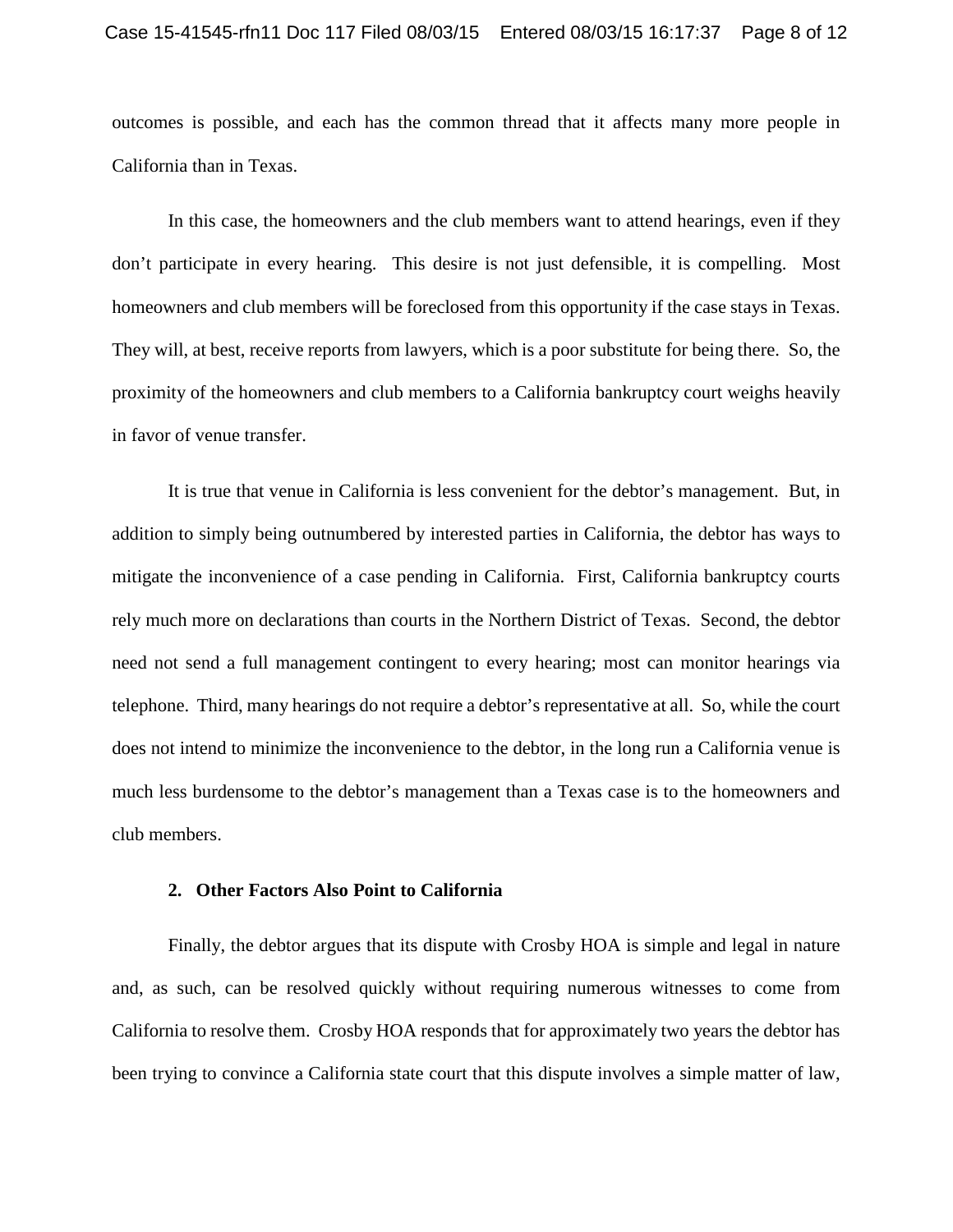but has not been successful in doing so. Instead, that court has held that there are genuine issues of material fact that must be tried. If and when that trial occurs, Crosby HOA says the litigation will require more than 20 witnesses, almost all of whom are in California. Although the debtor disputes the necessity of calling so many witnesses, it is clear that a California bankruptcy court is better situated to compel the appearance of those witnesses who are necessary. Moreover, California is more convenient for the witnesses themselves, and that will minimize expenses for all parties.

As discussed above, the debtor's major asset is real property in California, which weighs in favor of transferring venue. Some of the books and records may be in Fort Worth, but while books and records can be transported electronically, witnesses and parties in interest cannot be.

## **3. A Final Word on Proximity of Creditors to the Court**

It is an axiom of good legal writing that one should stop when he has said all that needs to be said on the subject in question. I violate that axiom here out of frustration over the tendency of some debtors to file cases in venues that have almost no connection to the debtor or its creditors, a factor that is not present here.

The modern trend in large bankruptcy cases – which this is not  $-$  is to stand the proximity of creditors factor on its head when it comes to the debtor's decision of where to file. Although one of the goals of bankruptcy is to facilitate creditor participation, many debtors now file for bankruptcy in locations that are certain to minimize it.

Two Fort Worth companies are prime examples of this trend. Radio Shack, which is .76 miles from this court, filed for bankruptcy in Delaware, as did Quicksilver Resources, which is .12 miles from this court.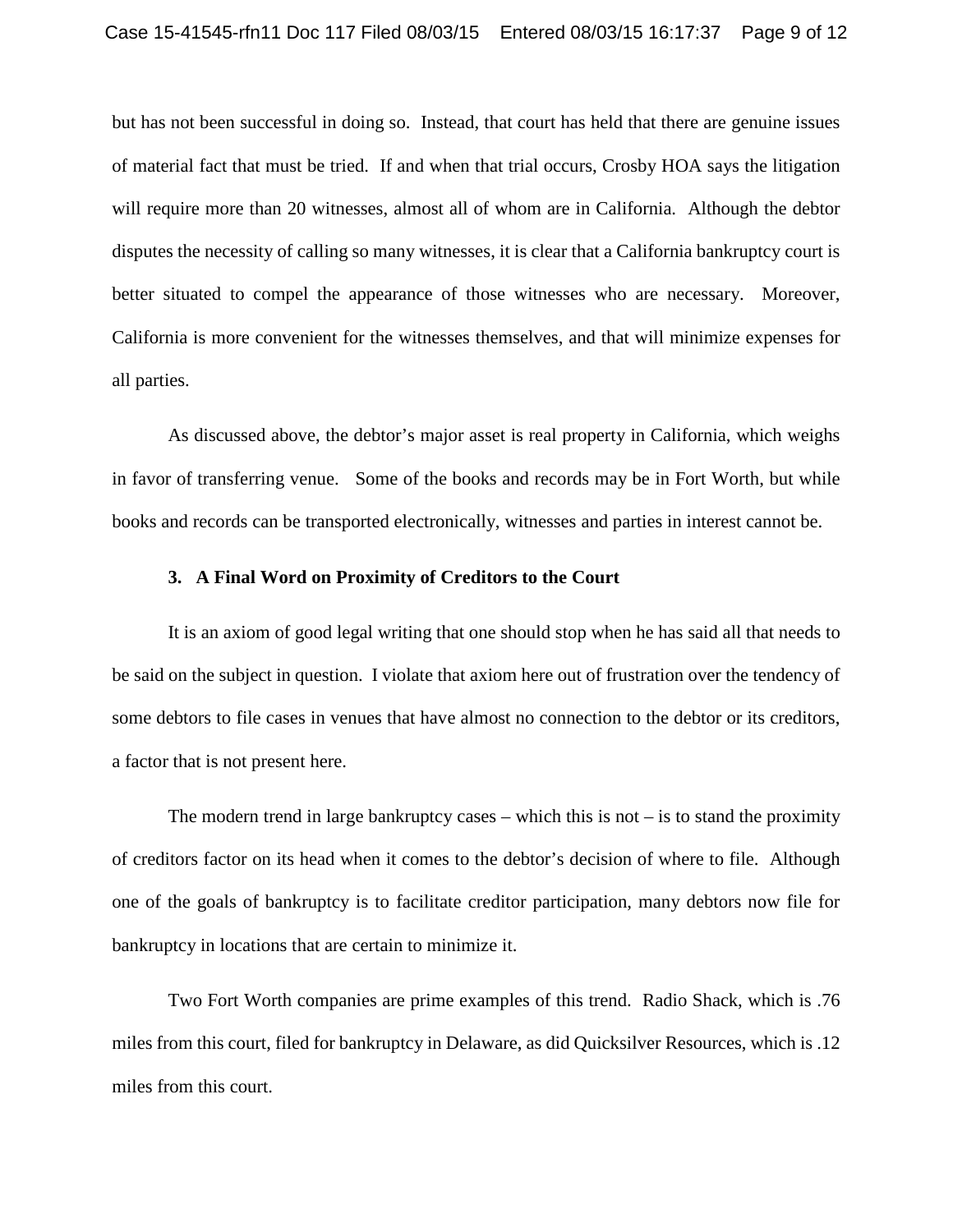Various excuses are given for these remote filings. Few are convincing. It has been said that because these large cases involve mainly the restructuring of large debt held by a few lenders, they should take place where the lenders and their lawyers are located and the judges have expertise with complicated debt facilities. Perhaps it is a measure of my lack of sophistication that I don't consider the day-one dismantling of an electronics retailer an inordinately complex case that can only be overseen by the most expert judge. Still, ignoring the slight to the local judiciary, this argument has gossamer transparency.

The truly hard work of major bankruptcy cases occurs not in the courtroom, but behind the scenes. This is due to the Bankruptcy Code itself, which encourages consensual resolution of matters as opposed to protracted litigation. Because of this, the nuts and bolts of restructuring occurs in much the same way as the negotiation of complicated financial transactions where bankruptcy is not implicated, that is in phone calls, conference calls, texts, emails, and the occasional office meeting. The argument that this way of doing business will or must change once a debtor files for bankruptcy has little factual support.

The argument is also made that it is more convenient to file in New York and Delaware. The first answer to this argument is a question: "More convenient for whom?" If the answer is the lender, the next question is: "Why are the desires and convenience of a lender who voluntarily chose to do business with a Fort Worth-based company the be-all and end-all of venue determination?" And, of course, the convenience argument loses all credibility when a Fort Worth-based company with a New York-based lender files for bankruptcy in Delaware. The suggestion that it would be more convenient for those parties to meet and attend hearings in Wilmington, Delaware is laughable.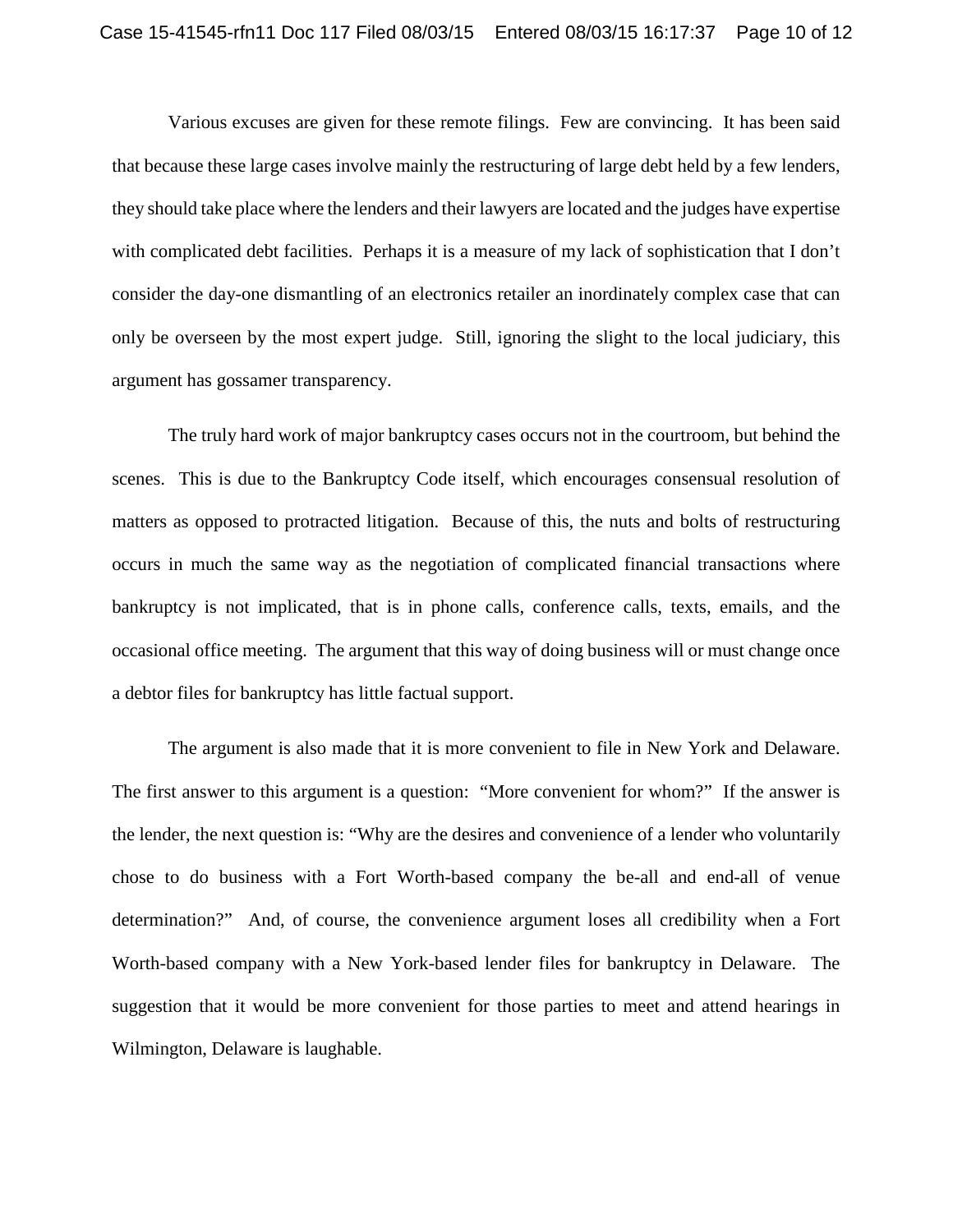So, what motivates local companies to file so far from their home base? Clearly, part of it is lawyer-driven for reasons that only those lawyers can purport to defend. I doubt, for example, that the president of Quicksilver, whose offices are a two-minute walk from this court, was the one who made the compelling argument that it would be much more convenient for the company if its bankruptcy case were filed 1,400 miles away.

One might ask why we should care where a case is filed as long as the case is successful. The answer lies in the definition of "successful." Even in "successful" cases hard-working people lose jobs, have their retirement cut, or have their claims significantly compromised. And yet, most large cases today are filed with little or no thought given to whether small or medium-sized creditors can appear and be heard in those cases. Some are filed with a goal of precluding easy access to the court by small creditors, especially if those creditors are soon-to-be former employees.

Individual citizens of this country interact with our judicial system primarily in two venues, the family courts and the bankruptcy courts. It is here where they see justice done or not done. And it is important that they have the opportunity to see it.

There is value in witnessing the messiness and frequent tedium of court proceedings. There is value in hearing someone argue why you are right and why you are wrong. There is value in watching a judge wrestle with uncomfortable issues that affect your livelihood. There is value in knowing that even though our judicial system is not perfect, those who serve it work hard to achieve what is fair, just, and right under the law.

No employee at Radio Shack's corporate headquarters took off from work early and walked the few short blocks to this court to observe any proceedings in that bankruptcy case. And that's